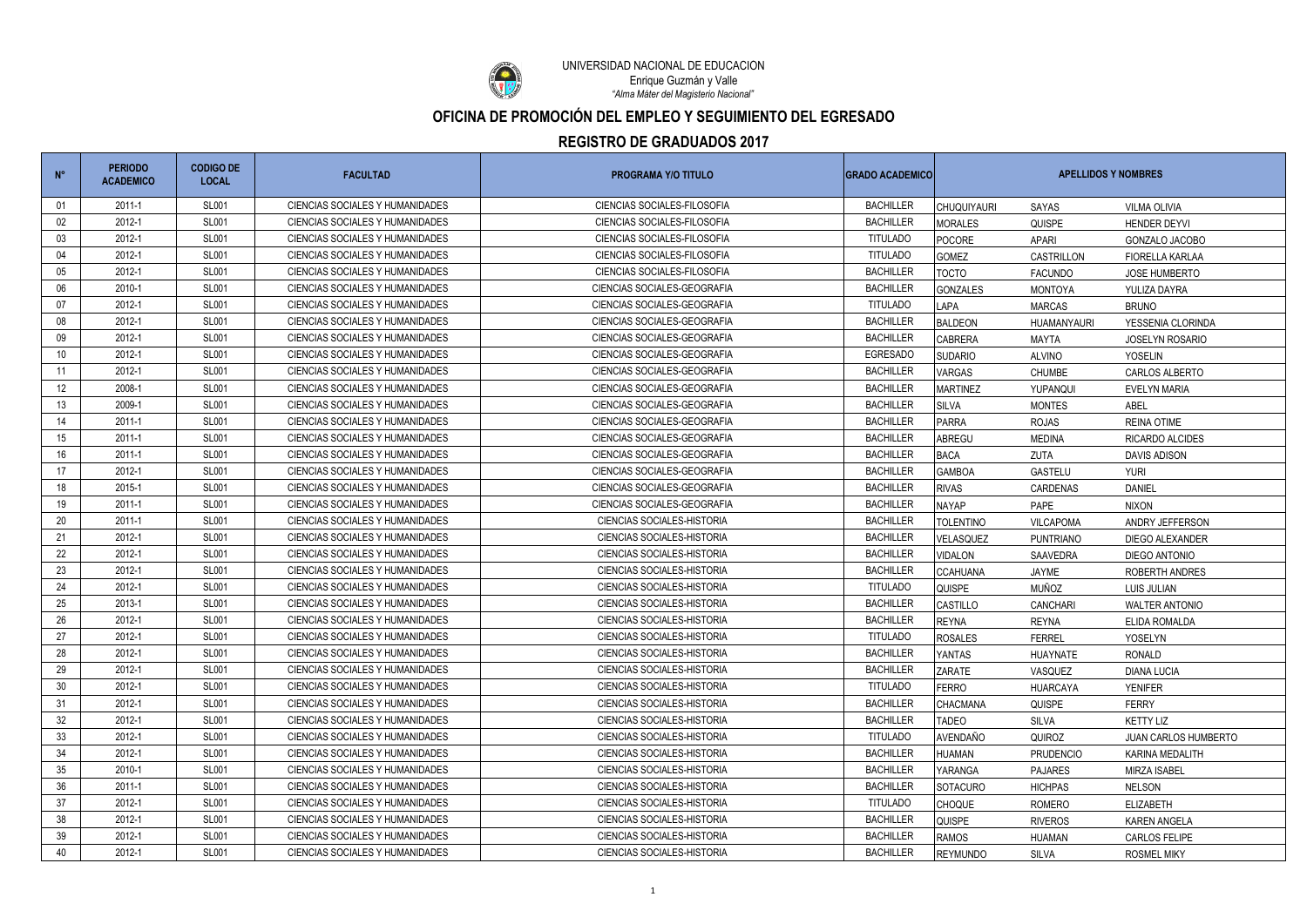

UNIVERSIDAD NACIONAL DE EDUCACIÓN *"Alma Máter del Magisterio Nacional"* Enrique Guzmán y Valle

| $N^{\circ}$ | <b>PERIODO</b><br><b>ACADEMICO</b> | <b>CODIGO DE</b><br><b>LOCAL</b> | <b>FACULTAD</b>                        | <b>PROGRAMA Y/O TITULO</b>                            | <b>GRADO ACADEMICO</b> | <b>APELLIDOS Y NOMBRES</b> |                   |                            |
|-------------|------------------------------------|----------------------------------|----------------------------------------|-------------------------------------------------------|------------------------|----------------------------|-------------------|----------------------------|
| -41         | 2012-1                             | <b>SL001</b>                     | CIENCIAS SOCIALES Y HUMANIDADES        | <b>CIENCIAS SOCIALES-HISTORIA</b>                     | <b>TITULADO</b>        | <b>RODRIGUEZ</b>           | <b>MARTINEZ</b>   | <b>CAROLINA TIBURCIA</b>   |
| 42          | 2012-1                             | <b>SL001</b>                     | CIENCIAS SOCIALES Y HUMANIDADES        | <b>CIENCIAS SOCIALES-HISTORIA</b>                     | <b>TITULADO</b>        | <b>SALAS</b>               | <b>RAMOS</b>      | <b>JUAN DIEGO</b>          |
| 43          | 2012-1                             | <b>SL001</b>                     | CIENCIAS SOCIALES Y HUMANIDADES        | <b>CIENCIAS SOCIALES-HISTORIA</b>                     | <b>BACHILLER</b>       | <b>LAMAS</b>               | HUAMANI           | ROSA MERCEDES              |
| 44          | 2012-1                             | <b>SL001</b>                     | CIENCIAS SOCIALES Y HUMANIDADES        | <b>CIENCIAS SOCIALES-HISTORIA</b>                     | <b>BACHILLER</b>       | <b>CORONACION</b>          | <b>TRUJILLO</b>   | <b>JHON FERNANDO</b>       |
| 45          | 2010-1                             | <b>SL001</b>                     | CIENCIAS SOCIALES Y HUMANIDADES        | <b>CIENCIAS SOCIALES-HISTORIA</b>                     | <b>BACHILLER</b>       | <b>GUTIERREZ</b>           | VARGAS            | RAFAEL IVAN                |
| 46          | 2011-1                             | <b>SL001</b>                     | CIENCIAS SOCIALES Y HUMANIDADES        | <b>CIENCIAS SOCIALES-HISTORIA</b>                     | <b>BACHILLER</b>       | <b>RAMOS</b>               | <b>CURO</b>       | ABIGAEL                    |
| 47          | 2012-1                             | <b>SL001</b>                     | CIENCIAS SOCIALES Y HUMANIDADES        | CIENCIAS SOCIALES-PSICOLOGÍA                          | <b>BACHILLER</b>       | <b>CARI</b>                | SUMI              | <b>DELIA AMALIA</b>        |
| 48          | 2011-1                             | <b>SL001</b>                     | CIENCIAS SOCIALES Y HUMANIDADES        | CIENCIAS SOCIALES-PSICOLOGÍA                          | <b>BACHILLER</b>       | <b>CASTRO</b>              | <b>SACO</b>       | <b>GLORIA ESPERANZA</b>    |
| 49          | 2012-1                             | <b>SL001</b>                     | CIENCIAS SOCIALES Y HUMANIDADES        | CIENCIAS SOCIALES-PSICOLOGÍA                          | <b>BACHILLER</b>       | <b>RICO</b>                | QUIQUIN           | <b>NANCY</b>               |
| 50          | 2012-1                             | <b>SL001</b>                     | CIENCIAS SOCIALES Y HUMANIDADES        | CIENCIAS SOCIALES-PSICOLOGÍA                          | <b>BACHILLER</b>       | <b>SANCHEZ</b>             | SOTELO            | ELVA GLADYS                |
| 51          | 2012-1                             | <b>SL001</b>                     | <b>CIENCIAS SOCIALES Y HUMANIDADES</b> | CIENCIAS SOCIALES-PSICOLOGÍA                          | <b>BACHILLER</b>       | LUYO                       | <b>VILLA</b>      | <b>ALEX DANIEL</b>         |
| 52          | 2012-1                             | <b>SL001</b>                     | CIENCIAS SOCIALES Y HUMANIDADES        | CIENCIAS SOCIALES-PSICOLOGÍA                          | <b>BACHILLER</b>       | <b>MORALES</b>             | <b>ROBLES</b>     | <b>ELVIS JHUNIOR</b>       |
| 53          | 2012-1                             | <b>SL001</b>                     | CIENCIAS SOCIALES Y HUMANIDADES        | CIENCIAS SOCIALES-PSICOLOGÍA                          | <b>BACHILLER</b>       | LUNA                       | <b>ROSALES</b>    | <b>BRENDA MARIANGELICA</b> |
| 54          | 2012-1                             | <b>SL001</b>                     | CIENCIAS SOCIALES Y HUMANIDADES        | CIENCIAS SOCIALES-PSICOLOGÍA                          | <b>BACHILLER</b>       | SALAZAR                    | <b>RAMIREZ</b>    | <b>NELLY ROSARIO</b>       |
| 55          | 2012-1                             | <b>SL001</b>                     | CIENCIAS SOCIALES Y HUMANIDADES        | CIENCIAS SOCIALES-PSICOLOGÍA                          | <b>BACHILLER</b>       | <b>DOMINGUEZ</b>           | HUAMANI           | SARITA NATALIY             |
| 56          | 2012-1                             | <b>SL001</b>                     | CIENCIAS SOCIALES Y HUMANIDADES        | CIENCIAS SOCIALES-PSICOLOGÍA                          | <b>BACHILLER</b>       | <b>ALTAMIRANO</b>          | <b>GONZALES</b>   | <b>LUIS ALBERTO</b>        |
| 57          | 2012-1                             | <b>SL001</b>                     | CIENCIAS SOCIALES Y HUMANIDADES        | CIENCIAS SOCIALES-PSICOLOGÍA                          | <b>BACHILLER</b>       | <b>FELIPE</b>              | <b>SEBASTIAN</b>  | <b>INDIRA JOHANA</b>       |
| 58          | 2012-1                             | <b>SL001</b>                     | CIENCIAS SOCIALES Y HUMANIDADES        | CIENCIAS SOCIALES-PSICOLOGÍA                          | <b>BACHILLER</b>       | <b>COTRINA</b>             | <b>RODRIGUEZ</b>  | ANABEL                     |
| 59          | 2012-1                             | <b>SL001</b>                     | CIENCIAS SOCIALES Y HUMANIDADES        | CIENCIAS SOCIALES-PSICOLOGÍA                          | <b>BACHILLER</b>       | <b>BARZOLA</b>             | <b>HUATUCO</b>    | PAMELA EDITH               |
| 60          | 2012-1                             | <b>SL001</b>                     | CIENCIAS SOCIALES Y HUMANIDADES        | CIENCIAS SOCIALES-PSICOLOGÍA                          | <b>BACHILLER</b>       | QUISPE                     | <b>RAFAEL</b>     | <b>GLADYS GRACIELA</b>     |
| 61          | 2012-1                             | <b>SL001</b>                     | CIENCIAS SOCIALES Y HUMANIDADES        | CIENCIAS SOCIALES-PSICOLOGÍA                          | <b>BACHILLER</b>       | <b>HUERTA</b>              | <b>VIDAL</b>      | <b>JHOMAIRA MARCIA</b>     |
| 62          | 2012-1                             | <b>SL001</b>                     | CIENCIAS SOCIALES Y HUMANIDADES        | CIENCIAS SOCIALES-PSICOLOGÍA                          | <b>BACHILLER</b>       | <b>PACHECO</b>             | VILLAVICENCIO     | <b>YENNY</b>               |
| 63          | 2012-1                             | <b>SL001</b>                     | CIENCIAS SOCIALES Y HUMANIDADES        | CIENCIAS SOCIALES-PSICOLOGÍA                          | <b>BACHILLER</b>       | <b>CUBAS</b>               | LOPEZ             | <b>ERIKSON OMAR</b>        |
| 64          | 2006-1                             | <b>SL001</b>                     | CIENCIAS SOCIALES Y HUMANIDADES        | CIENCIAS SOCIALES-PSICOLOGÍA                          | <b>BACHILLER</b>       | <b>HUAMAN</b>              | LAZARO            | ELIZABETH ROSARIO          |
| 65          | 2010-1                             | <b>SL001</b>                     | CIENCIAS SOCIALES Y HUMANIDADES        | CIENCIAS SOCIALES-PSICOLOGÍA                          | <b>BACHILLER</b>       | <b>ZELADA</b>              | AREVALO           | <b>DANIEL</b>              |
| 66          | 2012-1                             | <b>SL001</b>                     | CIENCIAS SOCIALES Y HUMANIDADES        | CIENCIAS SOCIALES-PSICOLOGÍA                          | <b>BACHILLER</b>       | <b>QUISPE</b>              | <b>BERNARDO</b>   | <b>WENDY PAOLA</b>         |
| 67          | 2012-1                             | <b>SL001</b>                     | CIENCIAS SOCIALES Y HUMANIDADES        | EDUCACIÓN ARTISTICA - ARTES PLASTICAS-TEATRO - MÚSICA | <b>BACHILLER</b>       | <b>QUISPE</b>              | HUALLPA           | MILIANA                    |
| 68          | 2009-1                             | <b>SL001</b>                     | CIENCIAS SOCIALES Y HUMANIDADES        | EDUCACIÓN ARTISTICA - ARTES PLASTICAS-TEATRO - MÚSICA | <b>BACHILLER</b>       | <b>SUCAPUCA</b>            | <b>ZENTENO</b>    | LIZBETH PILAR              |
| 69          | 2011-1                             | <b>SL001</b>                     | CIENCIAS SOCIALES Y HUMANIDADES        | EDUCACIÓN ARTISTICA - ARTES PLASTICAS-TEATRO - MÚSICA | <b>BACHILLER</b>       | <b>VIDAL</b>               | CCOICCA           | KATHERINE IVONNE           |
| 70          | 2012-1                             | <b>SL001</b>                     | CIENCIAS SOCIALES Y HUMANIDADES        | EDUCACIÓN ARTISTICA - ARTES PLASTICAS-TEATRO - MÚSICA | <b>BACHILLER</b>       | <b>CISNEROS</b>            | <b>CUELLAR</b>    | <b>MELANI MARTHA</b>       |
| 71          | 2012-1                             | <b>SL001</b>                     | <b>CIENCIAS SOCIALES Y HUMANIDADES</b> | EDUCACIÓN ARTISTICA - ARTES PLASTICAS-TEATRO - MÚSICA | <b>BACHILLER</b>       | <b>QUISPE</b>              | <b>AGUIRRE</b>    | <b>DELIA MONICA</b>        |
| 72          | 2008-1                             | <b>SL001</b>                     | CIENCIAS SOCIALES Y HUMANIDADES        | EDUCACIÓN ARTISTICA - ARTES PLASTICAS-TEATRO - MÚSICA | <b>BACHILLER</b>       | VASQUEZ                    | ALIAGA            | KATHERINE MELISSA          |
| 73          | 2011-1                             | <b>SL001</b>                     | CIENCIAS SOCIALES Y HUMANIDADES        | EDUCACIÓN ARTISTICA - ARTES PLASTICAS-TEATRO - MÚSICA | <b>BACHILLER</b>       | <b>CARPIO</b>              | <b>FRIAS</b>      | <b>CATHERINE LISSETE</b>   |
| 74          | 2012-1                             | <b>SL001</b>                     | CIENCIAS SOCIALES Y HUMANIDADES        | EDUCACIÓN ARTISTICA - ARTES PLASTICAS-TEATRO - MÚSICA | <b>BACHILLER</b>       | <b>GOYAS</b>               | LOZANO            | <b>FRANCO</b>              |
| 75          | 2012-1                             | <b>SL001</b>                     | CIENCIAS SOCIALES Y HUMANIDADES        | EDUCACIÓN ARTISTICA - ARTES PLASTICAS-TEATRO - MÚSICA | <b>BACHILLER</b>       | <b>QUISPE</b>              | <b>HUAMANTOMA</b> | <b>ROGER IVAN</b>          |
| 76          | 2010-1                             | <b>SL001</b>                     | CIENCIAS SOCIALES Y HUMANIDADES        | EDUCACIÓN ARTISTICA - ARTES PLASTICAS-TEATRO - MÚSICA | <b>BACHILLER</b>       | <b>CORTEZ</b>              | <b>CHACCHI</b>    | ANA CECILIA                |
| 77          | 2011-1                             | <b>SL001</b>                     | CIENCIAS SOCIALES Y HUMANIDADES        | EDUCACIÓN ARTISTICA - ARTES PLASTICAS-TEATRO - MÚSICA | <b>BACHILLER</b>       | <b>REYES</b>               | <b>SERNA</b>      | <b>HERMELINDA</b>          |
| 78          | 2012-1                             | <b>SL001</b>                     | CIENCIAS SOCIALES Y HUMANIDADES        | EDUCACIÓN ARTISTICA - ARTES PLASTICAS-TEATRO - MÚSICA | <b>BACHILLER</b>       | <b>PAINADO</b>             | <b>UZCO</b>       | <b>JOEL</b>                |
| 79          | 2010-1                             | <b>SL001</b>                     | CIENCIAS SOCIALES Y HUMANIDADES        | EDUCACIÓN ARTISTICA - ARTES PLASTICAS-TEATRO - MÚSICA | <b>EGRESADO</b>        | <b>CORTEZ</b>              | AYALA             | DAVID JHONATAN             |
| 80          | 2012-1                             | <b>SL001</b>                     | CIENCIAS SOCIALES Y HUMANIDADES        | EDUCACIÓN ARTISTICA - ARTES PLASTICAS-TEATRO - MÚSICA | <b>BACHILLER</b>       | YANGALI                    | MEDINA            | DRINEA CARMEN              |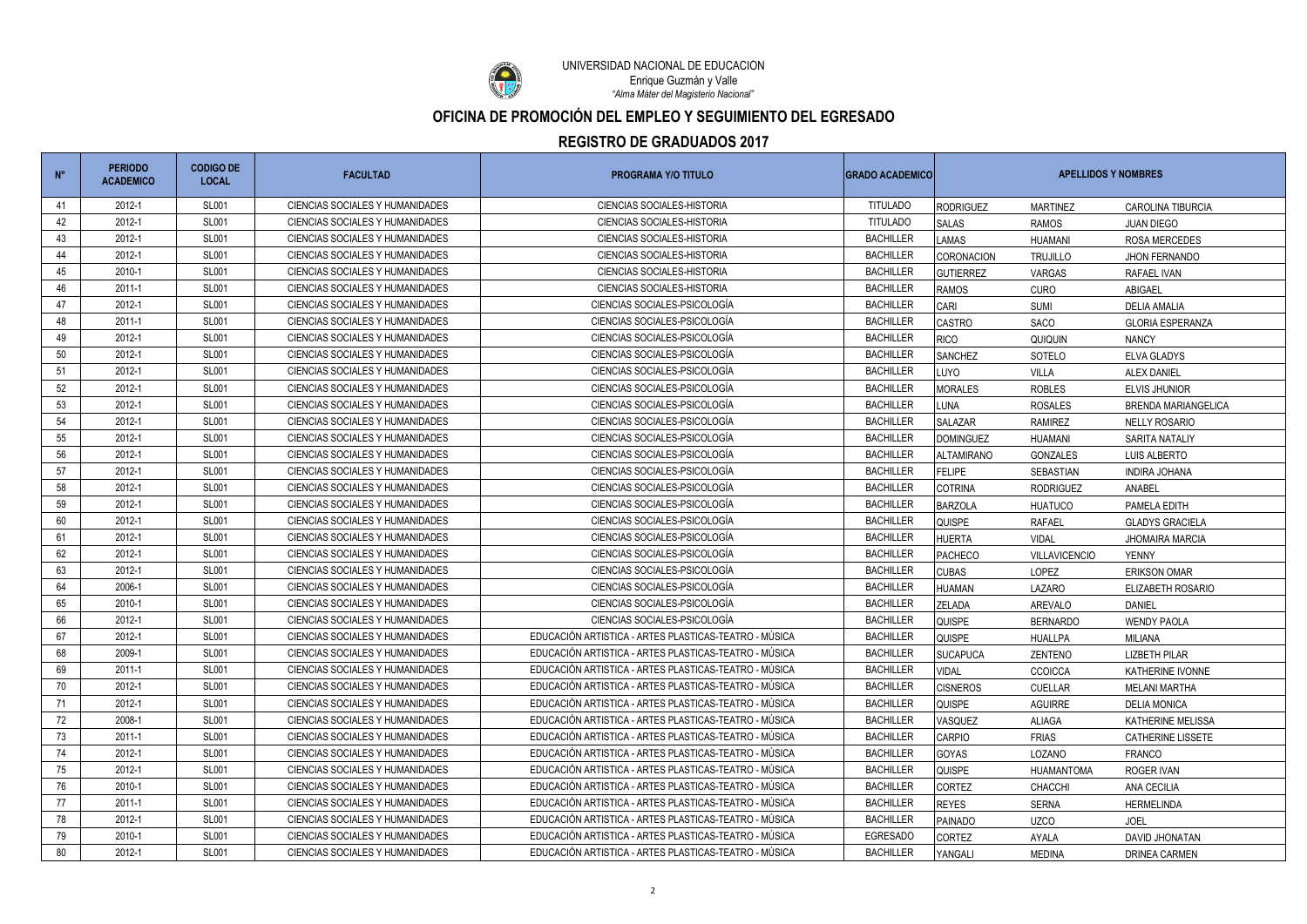

UNIVERSIDAD NACIONAL DE EDUCACIÓN *"Alma Máter del Magisterio Nacional"* Enrique Guzmán y Valle

| $N^{\circ}$ | <b>PERIODO</b><br><b>ACADEMICO</b> | <b>CODIGO DE</b><br><b>LOCAL</b> | <b>FACULTAD</b>                        | <b>PROGRAMA Y/O TITULO</b>                            | <b>GRADO ACADEMICO</b> |                   | <b>APELLIDOS Y NOMBRES</b> |                         |  |
|-------------|------------------------------------|----------------------------------|----------------------------------------|-------------------------------------------------------|------------------------|-------------------|----------------------------|-------------------------|--|
| 81          | 2011-1                             | <b>SL001</b>                     | CIENCIAS SOCIALES Y HUMANIDADES        | EDUCACIÓN ARTISTICA - ARTES PLASTICAS-TEATRO - MÚSICA | <b>BACHILLER</b>       | <b>TORRES</b>     | VASQUEZ                    | <b>JUAN DIEGO</b>       |  |
| 82          | 2012-1                             | <b>SL001</b>                     | <b>CIENCIAS SOCIALES Y HUMANIDADES</b> | EDUCACIÓN ARTISTICA - ARTES PLASTICAS-TEATRO - MÚSICA | <b>BACHILLER</b>       | PARI              | <b>RAMIREZ</b>             | YESENIA IBET            |  |
| 83          | 2012-1                             | <b>SL001</b>                     | CIENCIAS SOCIALES Y HUMANIDADES        | EDUCACIÓN ARTISTICA - ARTES PLASTICAS-TEATRO - MÚSICA | <b>BACHILLER</b>       | <b>ESPIRITU</b>   | VILLARROEL                 | <b>ISABEL MILAGROS</b>  |  |
| 84          | $2011 - 1$                         | <b>SL001</b>                     | CIENCIAS SOCIALES Y HUMANIDADES        | EDUCACIÓN ARTISTICA - ARTES PLASTICAS-TEATRO - MÚSICA | <b>BACHILLER</b>       | PAREJA            | <b>GARCIA</b>              | <b>GRECIA</b>           |  |
| 85          | 2011-1                             | <b>SL001</b>                     | CIENCIAS SOCIALES Y HUMANIDADES        | EDUCACIÓN ARTISTICA - MÚSICA-TEATRO - ARTES PLÁSTICAS | <b>BACHILLER</b>       | <b>RODRIGUEZ</b>  | ACOSTA                     | <b>WILDER ALEXANDER</b> |  |
| 86          | 2012-1                             | <b>SL001</b>                     | CIENCIAS SOCIALES Y HUMANIDADES        | EDUCACIÓN ARTISTICA - MÚSICA-TEATRO - ARTES PLÁSTICAS | <b>BACHILLER</b>       | <b>TOLENTINO</b>  | <b>PONCE</b>               | MILAGROS ITZEL          |  |
| 87          | 2012-1                             | <b>SL001</b>                     | CIENCIAS SOCIALES Y HUMANIDADES        | EDUCACIÓN ARTISTICA - MÚSICA-TEATRO - ARTES PLÁSTICAS | <b>BACHILLER</b>       | <b>SANCHEZ</b>    | <b>ARTICA</b>              | PATRICIA CARMEN         |  |
| 88          | 2012-1                             | <b>SL001</b>                     | CIENCIAS SOCIALES Y HUMANIDADES        | EDUCACIÓN ARTISTICA - MÚSICA-TEATRO - ARTES PLÁSTICAS | <b>BACHILLER</b>       | <b>RAMOS</b>      | PEÑA                       | <b>JONATAN JULIO</b>    |  |
| 89          | 2012-1                             | <b>SL001</b>                     | CIENCIAS SOCIALES Y HUMANIDADES        | EDUCACIÓN ARTISTICA - MÚSICA-TEATRO - ARTES PLÁSTICAS | <b>BACHILLER</b>       | <b>ANAMPA</b>     | <b>ARIAS</b>               | <b>LIZBETH MARIBEL</b>  |  |
| 90          | 2012-1                             | <b>SL001</b>                     | CIENCIAS SOCIALES Y HUMANIDADES        | EDUCACIÓN ARTISTICA - MÚSICA-TEATRO - ARTES PLÁSTICAS | <b>BACHILLER</b>       | <b>GARRO</b>      | PALOMINO                   | <b>JOSUE MANUEL</b>     |  |
| 91          | 2012-1                             | <b>SL001</b>                     | CIENCIAS SOCIALES Y HUMANIDADES        | EDUCACIÓN ARTISTICA - MÚSICA-TEATRO - ARTES PLÁSTICAS | <b>BACHILLER</b>       | <b>CASTAÑEDA</b>  | <b>YZARRA</b>              | <b>EYDIE ZOILA</b>      |  |
| 92          | 2012-1                             | <b>SL001</b>                     | CIENCIAS SOCIALES Y HUMANIDADES        | EDUCACIÓN ARTISTICA - MÚSICA-TEATRO - ARTES PLÁSTICAS | <b>BACHILLER</b>       | CASTILLO          | DAVILA                     | KATHERINE LILIBETH      |  |
| 93          | 2012-1                             | <b>SL001</b>                     | CIENCIAS SOCIALES Y HUMANIDADES        | EDUCACIÓN ARTISTICA - MÚSICA-TEATRO - ARTES PLÁSTICAS | <b>EGRESADO</b>        | CAÑAHUA           | <b>PAYESA</b>              | <b>ELIEZER VIDAL</b>    |  |
| 94          | 2011-1                             | <b>SL001</b>                     | CIENCIAS SOCIALES Y HUMANIDADES        | EDUCACIÓN ARTISTICA - MÚSICA-TEATRO - ARTES PLÁSTICAS | <b>TITULADO</b>        | <b>RIVERA</b>     | <b>BALVIN</b>              | RAYZZA RUBI             |  |
| 95          | 2010-1                             | <b>SL001</b>                     | CIENCIAS SOCIALES Y HUMANIDADES        | EDUCACIÓN ARTISTICA - MÚSICA-TEATRO - ARTES PLÁSTICAS | <b>BACHILLER</b>       | CASTILLO          | <b>IGUAVIL</b>             | <b>JULIA REBECA</b>     |  |
| 96          | 2009-1                             | <b>SL001</b>                     | CIENCIAS SOCIALES Y HUMANIDADES        | EDUCACIÓN ARTISTICA - MÚSICA-TEATRO - ARTES PLÁSTICAS | <b>BACHILLER</b>       | <b>CHIPANA</b>    | POLO                       | <b>GARY FELICISIMO</b>  |  |
| 97          | 2007-1                             | <b>SL001</b>                     | CIENCIAS SOCIALES Y HUMANIDADES        | EDUCACIÓN ARTISTICA - MÚSICA-TEATRO - ARTES PLÁSTICAS | <b>BACHILLER</b>       | <b>VELA</b>       | <b>PAREJA</b>              | <b>JORGE AHMED</b>      |  |
| 98          | 2012-1                             | <b>SL001</b>                     | CIENCIAS SOCIALES Y HUMANIDADES        | EDUCACIÓN ARTISTICA - MÚSICA-TEATRO - ARTES PLÁSTICAS | <b>BACHILLER</b>       | <b>CHUÑOCCA</b>   | <b>MOLINA</b>              | DANIEL GUSTAVO          |  |
| 99          | 2010-1                             | <b>SL001</b>                     | CIENCIAS SOCIALES Y HUMANIDADES        | EDUCACIÓN ARTISTICA - TEATRO-ARTES PLÁSTICAS - MÚSICA | <b>BACHILLER</b>       | <b>PRIETO</b>     | PAZ                        | <b>CHRISTIAN MARTIN</b> |  |
| 100         | 2011-1                             | <b>SL001</b>                     | CIENCIAS SOCIALES Y HUMANIDADES        | EDUCACIÓN ARTISTICA - TEATRO-ARTES PLÁSTICAS - MÚSICA | <b>BACHILLER</b>       | <b>VERA</b>       | CALDERON                   | YAKELY ROXANA           |  |
| 101         | 2012-1                             | <b>SL001</b>                     | CIENCIAS SOCIALES Y HUMANIDADES        | EDUCACIÓN ARTISTICA - TEATRO-ARTES PLÁSTICAS - MÚSICA | <b>BACHILLER</b>       | <b>CCOICCA</b>    | <b>MAGUIÑA</b>             | <b>JOSHELYN SABINA</b>  |  |
| 102         | 2007-1                             | <b>SL001</b>                     | CIENCIAS SOCIALES Y HUMANIDADES        | EDUCACIÓN ARTISTICA - TEATRO-ARTES PLÁSTICAS - MÚSICA | <b>EGRESADO</b>        | FERNANDEZ         | <b>ILLESCAS</b>            | <b>JOSE WILLIAM</b>     |  |
| 103         | 2010-1                             | <b>SL001</b>                     | CIENCIAS SOCIALES Y HUMANIDADES        | EDUCACIÓN ARTISTICA - TEATRO-ARTES PLÁSTICAS - MÚSICA | <b>BACHILLER</b>       | JOVE              | CHUQUIYAURI                | <b>JAEL RAQUEL</b>      |  |
| 104         | 2012-1                             | <b>SL001</b>                     | CIENCIAS SOCIALES Y HUMANIDADES        | EDUCACIÓN INTERCULTURAL BILINGUE-LENGUA ESPAÑOLA      | <b>BACHILLER</b>       | <b>YUCRA</b>      | VARGAS                     | <b>EDITH</b>            |  |
| 105         | 2012-1                             | <b>SL001</b>                     | CIENCIAS SOCIALES Y HUMANIDADES        | EDUCACIÓN INTERCULTURAL BILINGUE-LENGUA ESPAÑOLA      | <b>BACHILLER</b>       | <b>GAVILAN</b>    | RAMOS                      | <b>REINA</b>            |  |
| 106         | 2012-1                             | <b>SL001</b>                     | CIENCIAS SOCIALES Y HUMANIDADES        | EDUCACIÓN INTERCULTURAL BILINGUE-LENGUA ESPAÑOLA      | <b>BACHILLER</b>       | <b>PUCHURI</b>    | <b>MALLQUI</b>             | <b>NENA</b>             |  |
| 107         | 2012-1                             | <b>SL001</b>                     | CIENCIAS SOCIALES Y HUMANIDADES        | EDUCACIÓN INTERCULTURAL BILINGUE-LENGUA ESPAÑOLA      | <b>BACHILLER</b>       | <b>GUTIERREZ</b>  | SACCSARA                   | <b>EDUVINA</b>          |  |
| 108         | 2012-1                             | <b>SL001</b>                     | CIENCIAS SOCIALES Y HUMANIDADES        | EDUCACIÓN INTERCULTURAL BILINGUE-LENGUA ESPAÑOLA      | <b>BACHILLER</b>       | <b>BARRIENTOS</b> | CARDENAS                   | <b>REYSER</b>           |  |
| 109         | 2012-1                             | <b>SL001</b>                     | CIENCIAS SOCIALES Y HUMANIDADES        | EDUCACIÓN INTERCULTURAL BILINGUE-LENGUA ESPAÑOLA      | <b>TITULADO</b>        | <b>LLALLI</b>     | <b>GALINDO</b>             | <b>GABRIELA</b>         |  |
| 110         | 2012-1                             | <b>SL001</b>                     | CIENCIAS SOCIALES Y HUMANIDADES        | EDUCACIÓN INTERCULTURAL BILINGUE-LENGUA ESPAÑOLA      | <b>BACHILLER</b>       | PAZ               | VILLALOBOS                 | <b>MARIA ISABEL</b>     |  |
| 111         | 1991-1                             | <b>SL001</b>                     | CIENCIAS SOCIALES Y HUMANIDADES        | FILOSOFÍA-HISTORIA                                    | EGRESADO               | <b>TINEO</b>      | <b>VELITA</b>              | <b>ANTONIO</b>          |  |
| 112         | 2012-1                             | <b>SL001</b>                     | CIENCIAS SOCIALES Y HUMANIDADES        | FRANCES-INGLÉS                                        | <b>BACHILLER</b>       | <b>ESCOBAR</b>    | YAUYO                      | MELVA                   |  |
| 113         | 2012-1                             | <b>SL001</b>                     | CIENCIAS SOCIALES Y HUMANIDADES        | FRANCES-INGLÉS                                        | <b>BACHILLER</b>       | <b>LINARES</b>    | SOLIS                      | MILAGROS ELIZABETH      |  |
| 114         | 2012-1                             | <b>SL001</b>                     | CIENCIAS SOCIALES Y HUMANIDADES        | FRANCES-INGLÉS                                        | <b>BACHILLER</b>       | <b>CARRASCO</b>   | <b>MERCADO</b>             | <b>MAURA DEL PILAR</b>  |  |
| 115         | 2012-1                             | <b>SL001</b>                     | CIENCIAS SOCIALES Y HUMANIDADES        | FRANCES-INGLÉS                                        | <b>BACHILLER</b>       | <b>CACERES</b>    | HUYHUA                     | ANDRES AVELINO          |  |
| 116         | 2012-1                             | <b>SL001</b>                     | CIENCIAS SOCIALES Y HUMANIDADES        | INGLES-ALEMAN                                         | <b>BACHILLER</b>       | DE LA CRUZ        | <b>CONTRERAS</b>           | SHIRLEY PAOLA           |  |
| 117         | 2012-1                             | <b>SL001</b>                     | CIENCIAS SOCIALES Y HUMANIDADES        | INGLES-ALEMAN                                         | <b>BACHILLER</b>       | <b>BARDALES</b>   | ZAVALETA                   | <b>CINTIA KATHERIN</b>  |  |
| 118         | 2012-1                             | <b>SL001</b>                     | CIENCIAS SOCIALES Y HUMANIDADES        | INGLES-ALEMAN                                         | <b>BACHILLER</b>       | <b>SANTAMARIA</b> | CAJAS                      | <b>BRESYA MONICA</b>    |  |
| 119         | 2012-1                             | <b>SL001</b>                     | CIENCIAS SOCIALES Y HUMANIDADES        | INGLES-ALEMAN                                         | <b>BACHILLER</b>       | <b>FLORES</b>     | ORTIZ                      | ROSA MERCEDES           |  |
| 120         | 2010-1                             | <b>SL001</b>                     | CIENCIAS SOCIALES Y HUMANIDADES        | INGLES-ESPAÑOL COMO LENGUA EXTRANJERA                 | <b>BACHILLER</b>       | PEÑA              | <b>FIGUEROA</b>            | <b>FLOR</b>             |  |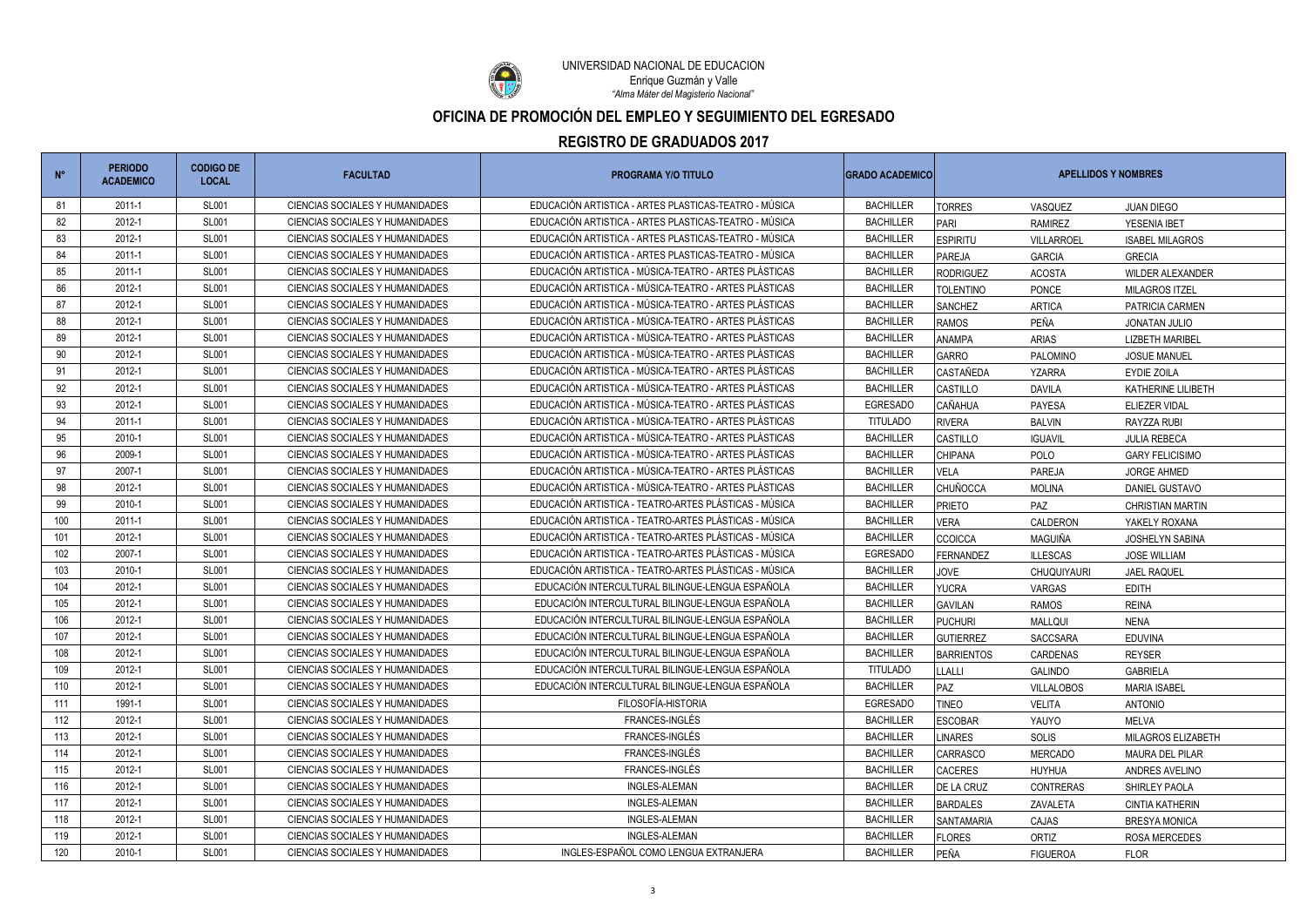

UNIVERSIDAD NACIONAL DE EDUCACIÓN *"Alma Máter del Magisterio Nacional"* Enrique Guzmán y Valle

| $N^{\circ}$ | <b>PERIODO</b><br><b>ACADEMICO</b> | <b>CODIGO DE</b><br><b>LOCAL</b> | <b>FACULTAD</b>                 | <b>PROGRAMA Y/O TITULO</b>            | <b>GRADO ACADEMICO</b> | <b>APELLIDOS Y NOMBRES</b> |                   |                            |
|-------------|------------------------------------|----------------------------------|---------------------------------|---------------------------------------|------------------------|----------------------------|-------------------|----------------------------|
| 121         | 2011-1                             | <b>SL001</b>                     | CIENCIAS SOCIALES Y HUMANIDADES | INGLES-ESPAÑOL COMO LENGUA EXTRANJERA | <b>BACHILLER</b>       | <b>CCORA</b>               | ALBA              | <b>LUIS ANDERSON</b>       |
| 122         | 2011-1                             | <b>SL001</b>                     | CIENCIAS SOCIALES Y HUMANIDADES | INGLES-ESPAÑOL COMO LENGUA EXTRANJERA | <b>BACHILLER</b>       | <b>TINEO</b>               | <b>CHAGUA</b>     | YISSEL MONICA              |
| 123         | 2012-1                             | <b>SL001</b>                     | CIENCIAS SOCIALES Y HUMANIDADES | INGLES-ESPAÑOL COMO LENGUA EXTRANJERA | <b>BACHILLER</b>       | <b>BONIFACIO</b>           | <b>CRISOSTOMO</b> | <b>ROCIO</b>               |
| 124         | 2012-1                             | <b>SL001</b>                     | CIENCIAS SOCIALES Y HUMANIDADES | INGLES-ESPAÑOL COMO LENGUA EXTRANJERA | <b>EGRESADO</b>        | <b>CARRION</b>             | <b>TORRES</b>     | ANGELICA VICTORIA          |
| 125         | 2012-1                             | <b>SL001</b>                     | CIENCIAS SOCIALES Y HUMANIDADES | INGLES-ESPAÑOL COMO LENGUA EXTRANJERA | <b>BACHILLER</b>       | <b>RAMOS</b>               | <b>RAMIREZ</b>    | <b>MABEL AYALI</b>         |
| 126         | 2012-1                             | <b>SL001</b>                     | CIENCIAS SOCIALES Y HUMANIDADES | INGLES-ESPAÑOL COMO LENGUA EXTRANJERA | <b>BACHILLER</b>       | <b>QUISPE</b>              | GRANDEZ           | <b>GABRIELA DEL PILAR</b>  |
| 127         | 2012-1                             | <b>SL001</b>                     | CIENCIAS SOCIALES Y HUMANIDADES | INGLES-ESPAÑOL COMO LENGUA EXTRANJERA | <b>BACHILLER</b>       | <b>ZORRILLA</b>            | <b>OLIVARES</b>   | <b>SHALOM MEETABEL</b>     |
| 128         | 2012-1                             | <b>SL001</b>                     | CIENCIAS SOCIALES Y HUMANIDADES | INGLES-ESPAÑOL COMO LENGUA EXTRANJERA | <b>BACHILLER</b>       | <b>CARRERA</b>             | GOMEZ             | ALCIDES CLIMPER            |
| 129         | 2012-1                             | <b>SL001</b>                     | CIENCIAS SOCIALES Y HUMANIDADES | INGLES-ESPAÑOL COMO LENGUA EXTRANJERA | <b>BACHILLER</b>       | <b>FLORES</b>              | <b>PALACIOS</b>   | <b>LESLI YULISSA</b>       |
| 130         | 2007-1                             | <b>SL001</b>                     | CIENCIAS SOCIALES Y HUMANIDADES | INGLES-ESPAÑOL COMO LENGUA EXTRANJERA | <b>EGRESADO</b>        | <b>HINOSTROZA</b>          | HUAYANEY          | XIOMARA SOLEDAD            |
| 131         | 2012-1                             | <b>SL001</b>                     | CIENCIAS SOCIALES Y HUMANIDADES | INGLES-FRANCES                        | <b>BACHILLER</b>       | <b>VIVANCO</b>             | GONZALES          | ANA GABRIELA               |
| 132         | 2009-1                             | <b>SL001</b>                     | CIENCIAS SOCIALES Y HUMANIDADES | <b>INGLES-FRANCES</b>                 | <b>EGRESADO</b>        | <b>ALMINAGORTA</b>         | <b>ROJAS</b>      | <b>GIOMARA PILAR</b>       |
| 133         | 2012-1                             | <b>SL001</b>                     | CIENCIAS SOCIALES Y HUMANIDADES | <b>INGLES-FRANCES</b>                 | <b>EGRESADO</b>        | ALVINAGORTA                | VASQUEZ           | NANCY MARITZA              |
| 134         | 2012-1                             | <b>SL001</b>                     | CIENCIAS SOCIALES Y HUMANIDADES | <b>INGLES-FRANCES</b>                 | <b>BACHILLER</b>       | <b>RONCEROS</b>            | <b>LLIUYACC</b>   | <b>VIKY</b>                |
| 135         | 2012-1                             | <b>SL001</b>                     | CIENCIAS SOCIALES Y HUMANIDADES | <b>INGLES-FRANCES</b>                 | <b>BACHILLER</b>       | <b>MORALES</b>             | LOPEZ             | KARIN ANAMARIA             |
| 136         | 2012-1                             | <b>SL001</b>                     | CIENCIAS SOCIALES Y HUMANIDADES | <b>INGLES-FRANCES</b>                 | <b>BACHILLER</b>       | <b>QUISPE</b>              | <b>GARCIA</b>     | <b>REYMI ELIZABETH</b>     |
| 137         | 2012-1                             | <b>SL001</b>                     | CIENCIAS SOCIALES Y HUMANIDADES | <b>INGLES-FRANCES</b>                 | <b>BACHILLER</b>       | <b>GAVINO</b>              | <b>ESTEBAN</b>    | LUISA ALMENDRA             |
| 138         | 2012-1                             | <b>SL001</b>                     | CIENCIAS SOCIALES Y HUMANIDADES | <b>INGLES-FRANCES</b>                 | <b>BACHILLER</b>       | <b>GOMEZ</b>               | <b>CUETO</b>      | MARYORIE JAZMINE           |
| 139         | 2012-1                             | <b>SL001</b>                     | CIENCIAS SOCIALES Y HUMANIDADES | <b>INGLES-FRANCES</b>                 | <b>TITULADO</b>        | <b>COLLAZOS</b>            | <b>MONTOYA</b>    | <b>MARIA STEPHANY</b>      |
| 140         | 2012-1                             | <b>SL001</b>                     | CIENCIAS SOCIALES Y HUMANIDADES | <b>INGLES-FRANCES</b>                 | <b>BACHILLER</b>       | <b>APAZA</b>               | CANAHUIRE         | <b>GLADYS DEYSI</b>        |
| 141         | 2010-1                             | <b>SL001</b>                     | CIENCIAS SOCIALES Y HUMANIDADES | <b>INGLES-FRANCES</b>                 | <b>BACHILLER</b>       | <b>SANCHEZ</b>             | <b>COCHACHEZ</b>  | <b>ROSA MARIA</b>          |
| 142         | 2012-1                             | <b>SL001</b>                     | CIENCIAS SOCIALES Y HUMANIDADES | <b>INGLES-FRANCES</b>                 | <b>TITULADO</b>        | <b>SICHA</b>               | ALDAZABAL         | <b>ESTEFANY SCHIRLEY</b>   |
| 143         | 2012-1                             | <b>SL001</b>                     | CIENCIAS SOCIALES Y HUMANIDADES | <b>INGLES-FRANCES</b>                 | <b>TITULADO</b>        | <b>TABOADA</b>             | <b>CUTIPA</b>     | <b>CINDY EVELYN</b>        |
| 144         | 2012-1                             | <b>SL001</b>                     | CIENCIAS SOCIALES Y HUMANIDADES | <b>INGLES-FRANCES</b>                 | <b>BACHILLER</b>       | <b>CCAMA</b>               | <b>VILCA</b>      | <b>JANNET ROCIO</b>        |
| 145         | 2012-1                             | <b>SL001</b>                     | CIENCIAS SOCIALES Y HUMANIDADES | <b>INGLES-FRANCES</b>                 | <b>BACHILLER</b>       | <b>MARIN</b>               | <b>BERNAOLA</b>   | <b>KATHERINE ESTHER</b>    |
| 146         | 2010-1                             | <b>SL001</b>                     | CIENCIAS SOCIALES Y HUMANIDADES | <b>INGLES-FRANCES</b>                 | <b>BACHILLER</b>       | <b>QUISPE</b>              | <b>RODAS</b>      | <b>ESTHER DIANA</b>        |
| 147         | 2012-1                             | <b>SL001</b>                     | CIENCIAS SOCIALES Y HUMANIDADES | <b>INGLES-FRANCES</b>                 | <b>BACHILLER</b>       | <b>GALVEZ</b>              | <b>ACURIO</b>     | <b>JANET CINTIA</b>        |
| 148         | 2012-1                             | <b>SL001</b>                     | CIENCIAS SOCIALES Y HUMANIDADES | <b>INGLES-FRANCES</b>                 | <b>BACHILLER</b>       | PIEDRA                     | YOMOND            | <b>CARMEN GRIMANESA</b>    |
| 149         | 2011-1                             | <b>SL001</b>                     | CIENCIAS SOCIALES Y HUMANIDADES | <b>INGLES-FRANCES</b>                 | <b>BACHILLER</b>       | <b>BELLI</b>               | <b>OCAMPO</b>     | <b>GIOVANNI GIANFRANCO</b> |
| 150         | 2011-1                             | <b>SL001</b>                     | CIENCIAS SOCIALES Y HUMANIDADES | <b>INGLES-FRANCES</b>                 | <b>TITULADO</b>        | <b>BENAVIDES</b>           | <b>MONTALVAN</b>  | <b>RICK MANUEL</b>         |
| 151         | 2011-1                             | <b>SL001</b>                     | CIENCIAS SOCIALES Y HUMANIDADES | INGLES-FRANCES                        | <b>BACHILLER</b>       | <b>DIAZ</b>                | <b>GONZALES</b>   | YOVANESA ELIZBETH          |
| 152         | 2011-1                             | <b>SL001</b>                     | CIENCIAS SOCIALES Y HUMANIDADES | INGLES-FRANCES                        | <b>TITULADO</b>        | <b>DIONICIO</b>            | <b>CHAVEZ</b>     | RAQUEL DAMARIS             |
| 153         | 2012-1                             | <b>SL001</b>                     | CIENCIAS SOCIALES Y HUMANIDADES | <b>INGLES-FRANCES</b>                 | <b>BACHILLER</b>       | <b>HUAMAN</b>              | <b>FERREYRA</b>   | <b>CHRISTIAN GABRIEL</b>   |
| 154         | 2011-1                             | <b>SL001</b>                     | CIENCIAS SOCIALES Y HUMANIDADES | INGLES-FRANCES                        | <b>BACHILLER</b>       | <b>ASENCIOS</b>            | <b>BERAMENDI</b>  | YULI ELIDA                 |
| 155         | 2002-1                             | <b>SL001</b>                     | CIENCIAS SOCIALES Y HUMANIDADES | INGLES-FRANCES                        | <b>BACHILLER</b>       | <b>ARBIETO</b>             | <b>ACUÑA</b>      | <b>HENRY</b>               |
| 156         | 2012-1                             | <b>SL001</b>                     | CIENCIAS SOCIALES Y HUMANIDADES | <b>INGLES-FRANCES</b>                 | <b>TITULADO</b>        | VASQUEZ                    | <b>FIGUEROA</b>   | <b>LIDIA DORIS</b>         |
| 157         | 2006-1                             | <b>SL001</b>                     | CIENCIAS SOCIALES Y HUMANIDADES | <b>INGLES-FRANCES</b>                 | <b>BACHILLER</b>       | VASQUEZ                    | VASQUEZ           | <b>ROBERT</b>              |
| 158         | 2012-1                             | <b>SL001</b>                     | CIENCIAS SOCIALES Y HUMANIDADES | <b>INGLES-FRANCES</b>                 | <b>BACHILLER</b>       | <b>HUAMAN</b>              | <b>LAZO</b>       | <b>WENDY KAROLAY</b>       |
| 159         | 2011-1                             | <b>SL001</b>                     | CIENCIAS SOCIALES Y HUMANIDADES | <b>INGLES-FRANCES</b>                 | <b>BACHILLER</b>       | <b>MONTOYA</b>             | SAAVEDRA          | <b>XIOMARA PAOLA</b>       |
| 160         | 2008-1                             | <b>SL001</b>                     | CIENCIAS SOCIALES Y HUMANIDADES | INGLES-FRANCES                        | <b>BACHILLER</b>       | <b>YNOCENTE</b>            | DIAZ              | KIMBERLI MARYORI           |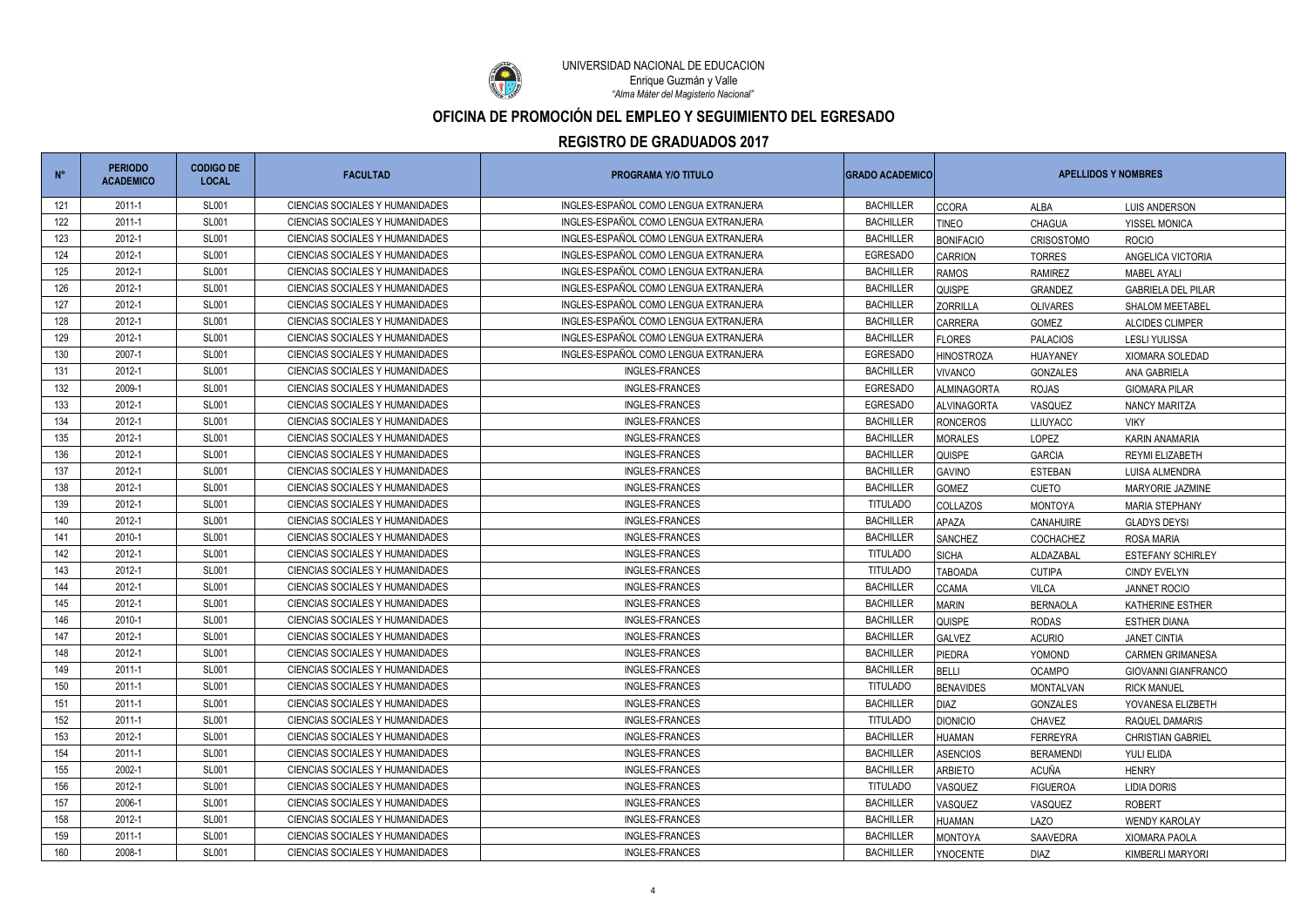

UNIVERSIDAD NACIONAL DE EDUCACIÓN *"Alma Máter del Magisterio Nacional"* Enrique Guzmán y Valle

| $N^{\circ}$ | <b>PERIODO</b><br><b>ACADEMICO</b> | <b>CODIGO DE</b><br><b>LOCAL</b> | <b>FACULTAD</b>                        | <b>PROGRAMA Y/O TITULO</b> | <b>GRADO ACADEMICO</b> | <b>APELLIDOS Y NOMBRES</b> |                  |                          |
|-------------|------------------------------------|----------------------------------|----------------------------------------|----------------------------|------------------------|----------------------------|------------------|--------------------------|
| 161         | 2012-1                             | <b>SL001</b>                     | CIENCIAS SOCIALES Y HUMANIDADES        | <b>INGLES-FRANCES</b>      | <b>TITULADO</b>        | <b>HUAMAN</b>              | CHACALTANA       | YAHAIRA PRESILA          |
| 162         | 2009-1                             | <b>SL001</b>                     | CIENCIAS SOCIALES Y HUMANIDADES        | <b>INGLES-FRANCES</b>      | <b>EGRESADO</b>        | <b>SANCHEZ</b>             | <b>CUTIRE</b>    | <b>SANDRA</b>            |
| 163         | 2012-1                             | <b>SL001</b>                     | CIENCIAS SOCIALES Y HUMANIDADES        | <b>INGLES-FRANCES</b>      | <b>BACHILLER</b>       | <b>ACUÑA</b>               | <b>MARTIN</b>    | <b>KATY LUZ</b>          |
| 164         | 2011-1                             | <b>SL001</b>                     | CIENCIAS SOCIALES Y HUMANIDADES        | INGLES-ITALIANO            | <b>BACHILLER</b>       | <b>GUERE</b>               | <b>ESPINOZA</b>  | <b>ANA VICTORIA</b>      |
| 165         | 2009-1                             | <b>SL001</b>                     | CIENCIAS SOCIALES Y HUMANIDADES        | INGLES-ITALIANO            | <b>BACHILLER</b>       | <b>CORVERA</b>             | <b>TOLENTINO</b> | <b>DIANA ISABEL</b>      |
| 166         | 2007-1                             | <b>SL001</b>                     | CIENCIAS SOCIALES Y HUMANIDADES        | INGLES-ITALIANO            | <b>BACHILLER</b>       | <b>FLORES</b>              | <b>ROJAS</b>     | <b>DIANA KAREN</b>       |
| 167         | 2007-1                             | <b>SL001</b>                     | <b>CIENCIAS SOCIALES Y HUMANIDADES</b> | INGLES-ITALIANO            | <b>BACHILLER</b>       | <b>VARGAS</b>              | MALDONADO        | <b>YOSEP</b>             |
| 168         | 2006-1                             | <b>SL001</b>                     | CIENCIAS SOCIALES Y HUMANIDADES        | INGLES-ITALIANO            | <b>BACHILLER</b>       | <b>SOTO</b>                | <b>REYES</b>     | <b>DIANA CLAUDIA</b>     |
| 169         | 2012-1                             | <b>SL001</b>                     | CIENCIAS SOCIALES Y HUMANIDADES        | INGLES-ITALIANO            | <b>BACHILLER</b>       | <b>CUEVA</b>               | <b>ALVAREZ</b>   | <b>SUSAN ANGELA</b>      |
| 170         | 2012-1                             | <b>SL001</b>                     | CIENCIAS SOCIALES Y HUMANIDADES        | INGLES-ITALIANO            | <b>BACHILLER</b>       | <b>ALANIA</b>              | <b>BARCAYOLA</b> | YAQUELIN DEISY           |
| 171         | $2011 - 1$                         | <b>SL001</b>                     | CIENCIAS SOCIALES Y HUMANIDADES        | INGLES-ITALIANO            | <b>BACHILLER</b>       | <b>LEON</b>                | <b>OTIVO</b>     | <b>SILVIA ASTRID</b>     |
| 172         | 2012-1                             | <b>SL001</b>                     | CIENCIAS SOCIALES Y HUMANIDADES        | INGLES-ITALIANO            | <b>BACHILLER</b>       | <b>BOBADILLA</b>           | <b>HERVIAS</b>   | KRISS BRENDA ALHELI      |
| 173         | 2012-1                             | <b>SL001</b>                     | CIENCIAS SOCIALES Y HUMANIDADES        | INGLES-ITALIANO            | <b>BACHILLER</b>       | <b>ESTEBAN</b>             | <b>TORIBIO</b>   | MAGDALENA                |
| 174         | 2012-1                             | <b>SL001</b>                     | CIENCIAS SOCIALES Y HUMANIDADES        | INGLES-ITALIANO            | <b>BACHILLER</b>       | <b>ESPINOZA</b>            | <b>GUTIERREZ</b> | <b>IRIS MERCEDES</b>     |
| 175         | 2012-1                             | <b>SL001</b>                     | CIENCIAS SOCIALES Y HUMANIDADES        | INGLES-ITALIANO            | <b>BACHILLER</b>       | <b>GONZALES</b>            | TELLO            | ANTONELLA MARUJA         |
| 176         | 2012-1                             | <b>SL001</b>                     | CIENCIAS SOCIALES Y HUMANIDADES        | INGLES-ITALIANO            | <b>BACHILLER</b>       | PHOCCO                     | <b>TUNQUIPA</b>  | <b>ESMERALDA LUZ</b>     |
| 177         | 2012-1                             | <b>SL001</b>                     | CIENCIAS SOCIALES Y HUMANIDADES        | INGLES-ITALIANO            | <b>BACHILLER</b>       | <b>HUAMANI</b>             | <b>LLASA</b>     | <b>ESTHER</b>            |
| 178         | 2012-1                             | <b>SL001</b>                     | CIENCIAS SOCIALES Y HUMANIDADES        | INGLES-ITALIANO            | <b>EGRESADO</b>        | CAJAVILCA                  | DE LA PEÑA       | <b>DALIA KARLA</b>       |
| 179         | 2012-1                             | <b>SL001</b>                     | CIENCIAS SOCIALES Y HUMANIDADES        | INGLES-ITALIANO            | <b>BACHILLER</b>       | <b>VALLE</b>               | <b>MAITA</b>     | <b>BENJAMIN OCTAVIO</b>  |
| 180         | 2011-1                             | <b>SL001</b>                     | CIENCIAS SOCIALES Y HUMANIDADES        | LENGUA ESPAÑOLA-INGLÉS     | <b>EGRESADO</b>        | <b>GONZALES</b>            | <b>ACUÑA</b>     | KATHERINE VANESSA        |
| 181         | 2010-1                             | <b>SL001</b>                     | CIENCIAS SOCIALES Y HUMANIDADES        | LENGUA ESPAÑOLA-INGLÉS     | <b>TITULADO</b>        | <b>ROSALES</b>             | <b>HUAMAN</b>    | <b>DIANA RUTH</b>        |
| 182         | 2012-1                             | <b>SL001</b>                     | CIENCIAS SOCIALES Y HUMANIDADES        | LENGUA ESPAÑOLA-INGLÉS     | <b>BACHILLER</b>       | <b>VILCHEZ</b>             | SANTISTEBAN      | <b>MARIA FORTUNATA</b>   |
| 183         | 2012-1                             | <b>SL001</b>                     | CIENCIAS SOCIALES Y HUMANIDADES        | LENGUA ESPAÑOLA-INGLÉS     | <b>EGRESADO</b>        | <b>FLORES</b>              | QUIROZ           | <b>MARIANA KATHERINE</b> |
| 184         | 2012-1                             | <b>SL001</b>                     | CIENCIAS SOCIALES Y HUMANIDADES        | LENGUA ESPAÑOLA-INGLÉS     | <b>BACHILLER</b>       | <b>ROQUE</b>               | <b>ALVARADO</b>  | <b>ANNY ESMITH</b>       |
| 185         | 2012-1                             | <b>SL001</b>                     | CIENCIAS SOCIALES Y HUMANIDADES        | LENGUA ESPAÑOLA-INGLÉS     | <b>BACHILLER</b>       | ANGLAS                     | <b>VICUÑA</b>    | <b>CATALINA LILIANA</b>  |
| 186         | 2006-1                             | <b>SL001</b>                     | CIENCIAS SOCIALES Y HUMANIDADES        | LENGUA ESPAÑOLA-INGLÉS     | <b>BACHILLER</b>       | <b>GUERRERO</b>            | <b>GALARZA</b>   | ABIGAIL JUSTINA          |
| 187         | 2012-1                             | <b>SL001</b>                     | CIENCIAS SOCIALES Y HUMANIDADES        | LENGUA ESPAÑOLA-INGLÉS     | <b>TITULADO</b>        | <b>AYRE</b>                | ANGULO           | KATHERINE JANNET         |
| 188         | 2012-1                             | <b>SL001</b>                     | CIENCIAS SOCIALES Y HUMANIDADES        | LENGUA ESPAÑOLA-INGLÉS     | <b>TITULADO</b>        | <b>BELLIDO</b>             | <b>CHIPANA</b>   | YURI MARGOT              |
| 189         | 2010-1                             | <b>SL001</b>                     | CIENCIAS SOCIALES Y HUMANIDADES        | LENGUA ESPAÑOLA-INGLÉS     | <b>BACHILLER</b>       | <b>RUIZ</b>                | <b>HUILLCA</b>   | <b>MARUJA</b>            |
| 190         | 2010-1                             | <b>SL001</b>                     | CIENCIAS SOCIALES Y HUMANIDADES        | LENGUA ESPAÑOLA-INGLÉS     | <b>BACHILLER</b>       | <b>ZAMBRANO</b>            | CARUAJULCA       | SILVIA MELISA            |
| 191         | 2012-1                             | <b>SL001</b>                     | CIENCIAS SOCIALES Y HUMANIDADES        | LENGUA ESPAÑOLA-INGLÉS     | <b>TITULADO</b>        | <b>CONDORI</b>             | VARGAS           | AURORA                   |
| 192         | 2012-1                             | <b>SL001</b>                     | CIENCIAS SOCIALES Y HUMANIDADES        | LENGUA ESPAÑOLA-INGLÉS     | <b>BACHILLER</b>       | ARELLANO                   | <b>ROMERO</b>    | <b>KATHERIN ROCIO</b>    |
| 193         | $2011 - 1$                         | <b>SL001</b>                     | CIENCIAS SOCIALES Y HUMANIDADES        | LENGUA ESPAÑOLA-LITERATURA | <b>BACHILLER</b>       | LOZANO                     | <b>PASTOR</b>    | ROGER HUMBERTO           |
| 194         | $2011 - 1$                         | <b>SL001</b>                     | CIENCIAS SOCIALES Y HUMANIDADES        | LENGUA ESPAÑOLA-LITERATURA | <b>BACHILLER</b>       | <b>TORRES</b>              | CASAS            | PATRICIA GABRIELA        |
| 195         | 2012-1                             | <b>SL001</b>                     | CIENCIAS SOCIALES Y HUMANIDADES        | LENGUA ESPAÑOLA-LITERATURA | <b>BACHILLER</b>       | <b>HINOSTROZA</b>          | <b>TORRES</b>    | <b>CRISTHIAN FLAVIO</b>  |
| 196         | 2012-1                             | <b>SL001</b>                     | CIENCIAS SOCIALES Y HUMANIDADES        | LENGUA ESPAÑOLA-LITERATURA | <b>BACHILLER</b>       | <b>HUANACHIN</b>           | CALDERON         | STEPHANIE LORENA         |
| 197         | 2012-1                             | <b>SL001</b>                     | CIENCIAS SOCIALES Y HUMANIDADES        | LENGUA ESPAÑOLA-LITERATURA | <b>BACHILLER</b>       | <b>QUILLAMA</b>            | PALOMINO         | <b>ELSA IBETH</b>        |
| 198         | 2012-1                             | <b>SL001</b>                     | CIENCIAS SOCIALES Y HUMANIDADES        | LENGUA ESPAÑOLA-LITERATURA | <b>BACHILLER</b>       | <b>RAMOS</b>               | HUAMANCAYO       | <b>MELODY ARILMI</b>     |
| 199         | 2012-1                             | <b>SL001</b>                     | CIENCIAS SOCIALES Y HUMANIDADES        | LENGUA ESPAÑOLA-LITERATURA | <b>BACHILLER</b>       | <b>NOGUERA</b>             | <b>GUARNIZ</b>   | ALVARO DANIEL            |
| 200         | 2012-1                             | <b>SL001</b>                     | CIENCIAS SOCIALES Y HUMANIDADES        | LENGUA ESPAÑOLA-LITERATURA | <b>BACHILLER</b>       | <b>PALACIOS</b>            | FERNANDEZ        | DIANA                    |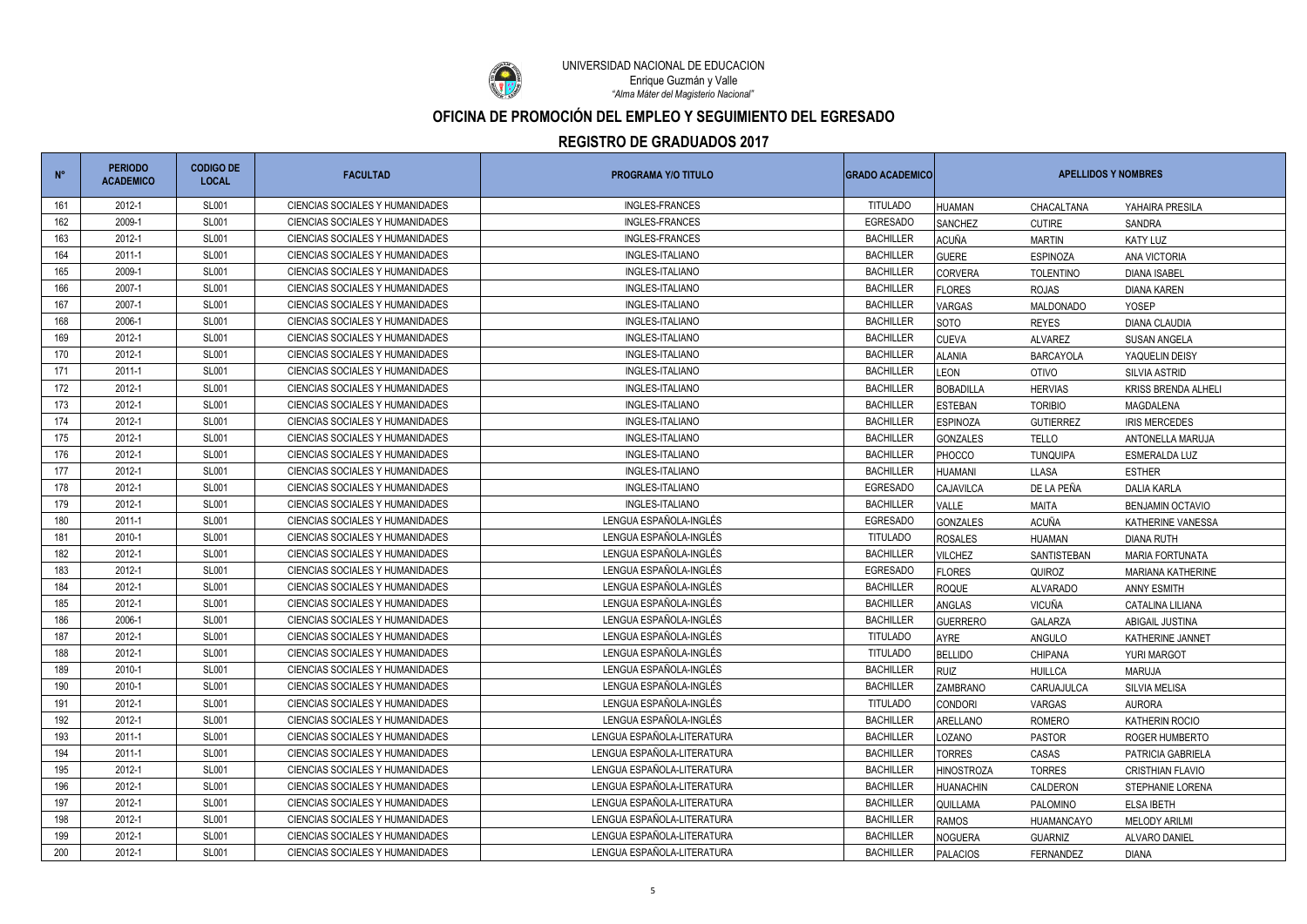

UNIVERSIDAD NACIONAL DE EDUCACIÓN *"Alma Máter del Magisterio Nacional"* Enrique Guzmán y Valle

| $N^{\circ}$ | <b>PERIODO</b><br><b>ACADEMICO</b> | <b>CODIGO DE</b><br><b>LOCAL</b> | <b>FACULTAD</b>                 | <b>PROGRAMA Y/O TITULO</b> | <b>GRADO ACADEMICO</b> | <b>APELLIDOS Y NOMBRES</b> |                   |                       |
|-------------|------------------------------------|----------------------------------|---------------------------------|----------------------------|------------------------|----------------------------|-------------------|-----------------------|
| 201         | 2012-1                             | <b>SL001</b>                     | CIENCIAS SOCIALES Y HUMANIDADES | LENGUA ESPAÑOLA-LITERATURA | <b>BACHILLER</b>       | <b>VILLANUEVA</b>          | <b>RAMOS</b>      | <b>SHEILIN KIARA</b>  |
| 202         | 2012-1                             | <b>SL001</b>                     | CIENCIAS SOCIALES Y HUMANIDADES | LENGUA ESPAÑOLA-LITERATURA | <b>BACHILLER</b>       | <b>MALLMA</b>              | QUILLAMA          | YANETH CANDY          |
| 203         | 2012-1                             | <b>SL001</b>                     | CIENCIAS SOCIALES Y HUMANIDADES | LENGUA ESPAÑOLA-LITERATURA | <b>BACHILLER</b>       | <b>ROJAS</b>               | <b>BAUTISTA</b>   | KATIUSCA FATIMA       |
| 204         | 2012-1                             | <b>SL001</b>                     | CIENCIAS SOCIALES Y HUMANIDADES | LENGUA ESPAÑOLA-LITERATURA | <b>BACHILLER</b>       | <b>CUETO</b>               | QUIROZ            | LUIS NELSON           |
| 205         | 2012-1                             | <b>SL001</b>                     | CIENCIAS SOCIALES Y HUMANIDADES | LENGUA ESPAÑOLA-LITERATURA | <b>BACHILLER</b>       | <b>DAVILA</b>              | <b>BALTAZAR</b>   | <b>VERONICA</b>       |
| 206         | 2012-1                             | <b>SL001</b>                     | CIENCIAS SOCIALES Y HUMANIDADES | LENGUA ESPAÑOLA-LITERATURA | <b>TITULADO</b>        | <b>ARANDA</b>              | <b>FUERTES</b>    | YOEL LUCIANO          |
| 207         | 2012-1                             | <b>SL001</b>                     | CIENCIAS SOCIALES Y HUMANIDADES | LENGUA ESPAÑOLA-LITERATURA | <b>BACHILLER</b>       | <b>ENCISO</b>              | <b>CISNEROS</b>   | <b>ROSALINDA</b>      |
| 208         | 2012-1                             | <b>SL001</b>                     | CIENCIAS SOCIALES Y HUMANIDADES | LENGUA ESPAÑOLA-LITERATURA | <b>BACHILLER</b>       | LOYOLA                     | LUQUE             | <b>ESTEBAN DAVID</b>  |
| 209         | 2012-1                             | <b>SL001</b>                     | CIENCIAS SOCIALES Y HUMANIDADES | LENGUA ESPAÑOLA-LITERATURA | <b>BACHILLER</b>       | <b>BARROS</b>              | CUSI              | PRISILA YOSI          |
| 210         | 2011-1                             | <b>SL001</b>                     | CIENCIAS SOCIALES Y HUMANIDADES | LENGUA ESPAÑOLA-LITERATURA | <b>BACHILLER</b>       | <b>TABOADA</b>             | <b>ROSELLO</b>    | <b>HELEN</b>          |
| 211         | 2011-1                             | <b>SL001</b>                     | CIENCIAS SOCIALES Y HUMANIDADES | LENGUA ESPAÑOLA-LITERATURA | <b>BACHILLER</b>       | PACCO                      | <b>HUANCA</b>     | JHONNY ALBERTO        |
| 212         | 2012-1                             | <b>SL001</b>                     | CIENCIAS SOCIALES Y HUMANIDADES | LENGUA ESPAÑOLA-LITERATURA | <b>BACHILLER</b>       | <b>INGA</b>                | DE LA CRUZ        | <b>VIKY</b>           |
| 213         | 2012-1                             | <b>SL001</b>                     | CIENCIAS SOCIALES Y HUMANIDADES | LENGUA ESPAÑOLA-LITERATURA | <b>BACHILLER</b>       | <b>ARIAS</b>               | CENTENO           | <b>LISBETH ZAYURI</b> |
| 214         | 2012-1                             | <b>SL001</b>                     | CIENCIAS SOCIALES Y HUMANIDADES | LENGUA ESPAÑOLA-LITERATURA | <b>BACHILLER</b>       | <b>QUISPE</b>              | GONZALES          | <b>JUSTINA</b>        |
| 215         | 2012-1                             | <b>SL001</b>                     | CIENCIAS SOCIALES Y HUMANIDADES | LENGUA ESPAÑOLA-LITERATURA | <b>BACHILLER</b>       | <b>QUISPE</b>              | <b>HUAMAN</b>     | <b>MARITSA</b>        |
| 216         | 2012-1                             | <b>SL001</b>                     | CIENCIAS SOCIALES Y HUMANIDADES | LENGUA ESPAÑOLA-LITERATURA | <b>BACHILLER</b>       | <b>CERRATO</b>             | <b>HUAPAYA</b>    | <b>NADIA BRIYHIT</b>  |
| 217         | 2012-1                             | <b>SL001</b>                     | CIENCIAS SOCIALES Y HUMANIDADES | LENGUA ESPAÑOLA-LITERATURA | <b>BACHILLER</b>       | <b>CURASMA</b>             | <b>FELIPE</b>     | <b>DENISSE</b>        |
| 218         | 2012-1                             | <b>SL001</b>                     | CIENCIAS SOCIALES Y HUMANIDADES | LENGUA ESPAÑOLA-LITERATURA | <b>BACHILLER</b>       | <b>VIDAL</b>               | <b>RUIZ</b>       | <b>INGRID LISET</b>   |
| 219         | 2002-1                             | <b>SL001</b>                     | CIENCIAS SOCIALES Y HUMANIDADES | LENGUA ESPAÑOLA-LITERATURA | <b>BACHILLER</b>       | SOTOMAYOR                  | <b>BRAVO</b>      | <b>WALTER ENRIQUE</b> |
| 220         | 2006-1                             | <b>SL001</b>                     | CIENCIAS SOCIALES Y HUMANIDADES | LENGUA ESPAÑOLA-LITERATURA | <b>BACHILLER</b>       | <b>FUENTES</b>             | <b>ROJAS</b>      | VANESA                |
| 221         | 2009-1                             | <b>SL001</b>                     | CIENCIAS SOCIALES Y HUMANIDADES | LENGUA ESPAÑOLA-LITERATURA | <b>BACHILLER</b>       | <b>TINOCO</b>              | <b>HUACHHUACO</b> | <b>JASMIN ABIGAIL</b> |
| 222         | 2009-1                             | <b>SL001</b>                     | CIENCIAS SOCIALES Y HUMANIDADES | LENGUA ESPAÑOLA-LITERATURA | <b>BACHILLER</b>       | <b>GALLARDO</b>            | YOUNG             | <b>JOSE MANUEL</b>    |
| 223         | 2009-1                             | <b>SL001</b>                     | CIENCIAS SOCIALES Y HUMANIDADES | LENGUA ESPAÑOLA-LITERATURA | <b>BACHILLER</b>       | <b>VERAMENDI</b>           | <b>ESPINOZA</b>   | TATY                  |
| 224         | 2010-1                             | <b>SL001</b>                     | CIENCIAS SOCIALES Y HUMANIDADES | LENGUA ESPAÑOLA-LITERATURA | <b>TITULADO</b>        | <b>BAZAN</b>               | <b>ARIAS</b>      | SANDRA YOSARELY       |
| 225         | 2011-1                             | <b>SL001</b>                     | CIENCIAS SOCIALES Y HUMANIDADES | LENGUA ESPAÑOLA-LITERATURA | <b>BACHILLER</b>       | <b>GOMEZ</b>               | SALCEDO           | <b>ERIKA LIZETH</b>   |
| 226         | 2011-1                             | <b>SL001</b>                     | CIENCIAS SOCIALES Y HUMANIDADES | LENGUA ESPAÑOLA-LITERATURA | <b>TITULADO</b>        | <b>GOMEZ</b>               | VELASQUEZ         | <b>DEYSSI</b>         |
| 227         | 2011-1                             | <b>SL001</b>                     | CIENCIAS SOCIALES Y HUMANIDADES | LITERATURA-LENGUA ESPAÑOLA | <b>BACHILLER</b>       | <b>GUTIERREZ</b>           | QUINTANILLA       | <b>KAREN</b>          |
| 228         | $2011 - 1$                         | <b>SL001</b>                     | CIENCIAS SOCIALES Y HUMANIDADES | LITERATURA-LENGUA ESPAÑOLA | <b>BACHILLER</b>       | <b>FLORES</b>              | <b>PINTO</b>      | <b>JHONATHAN IGOR</b> |
| 229         | 2012-1                             | <b>SL001</b>                     | CIENCIAS SOCIALES Y HUMANIDADES | LITERATURA-LENGUA ESPAÑOLA | <b>BACHILLER</b>       | <b>VEGA</b>                | CHAVEZ            | KATHERINE MARGARITA   |
| 230         | 2012-1                             | <b>SL001</b>                     | CIENCIAS SOCIALES Y HUMANIDADES | LITERATURA-LENGUA ESPAÑOLA | <b>BACHILLER</b>       | <b>PIZARRO</b>             | <b>BALDEON</b>    | LUZVINA               |
| 231         | 2012-1                             | <b>SL001</b>                     | CIENCIAS SOCIALES Y HUMANIDADES | LITERATURA-LENGUA ESPAÑOLA | <b>TITULADO</b>        | <b>MIRANDA</b>             | <b>RODRIGUEZ</b>  | <b>LUCERO STEFANI</b> |
| 232         | 2012-1                             | <b>SL001</b>                     | CIENCIAS SOCIALES Y HUMANIDADES | LITERATURA-LENGUA ESPAÑOLA | <b>BACHILLER</b>       | <b>MISARI</b>              | <b>ROSALES</b>    | <b>LUIS ANGEL</b>     |
| 233         | 2012-1                             | <b>SL001</b>                     | CIENCIAS SOCIALES Y HUMANIDADES | LITERATURA-LENGUA ESPAÑOLA | <b>TITULADO</b>        | <b>GUTIERREZ</b>           | <b>OROZCO</b>     | MILAGROS LIZBETH      |
| 234         | 2012-1                             | <b>SL001</b>                     | CIENCIAS SOCIALES Y HUMANIDADES | LITERATURA-LENGUA ESPAÑOLA | <b>BACHILLER</b>       | <b>LLANOS</b>              | <b>ARIAS</b>      | <b>MAYRA NELLY</b>    |
| 235         | 2012-1                             | <b>SL001</b>                     | CIENCIAS SOCIALES Y HUMANIDADES | LITERATURA-LENGUA ESPAÑOLA | <b>EGRESADO</b>        | <b>FERNANDINI</b>          | ALVAZZETTI        | FIORELLA SILVANA      |
| 236         | 2012-1                             | <b>SL001</b>                     | CIENCIAS SOCIALES Y HUMANIDADES | LITERATURA-LENGUA ESPAÑOLA | <b>BACHILLER</b>       | <b>INGA</b>                | <b>ANCHO</b>      | <b>MARIA CARMELA</b>  |
| 237         | 2012-1                             | <b>SL001</b>                     | CIENCIAS SOCIALES Y HUMANIDADES | LITERATURA-LENGUA ESPAÑOLA | <b>BACHILLER</b>       | <b>DIPAZ</b>               | <b>GUTIERREZ</b>  | <b>CARY BANESSA</b>   |
| 238         | 2012-1                             | <b>SL001</b>                     | CIENCIAS SOCIALES Y HUMANIDADES | LITERATURA-LENGUA ESPAÑOLA | <b>BACHILLER</b>       | <b>BRICEÑO</b>             | PELAEZ            | <b>ULIRITA</b>        |
| 239         | 2011-1                             | <b>SL001</b>                     | CIENCIAS SOCIALES Y HUMANIDADES | LITERATURA-LENGUA ESPAÑOLA | <b>BACHILLER</b>       | <b>VERA</b>                | <b>GUZMAN</b>     | CARLOS ALBERTO        |
| 240         | 2011-1                             | <b>SL001</b>                     | CIENCIAS SOCIALES Y HUMANIDADES | LITERATURA-LENGUA ESPAÑOLA | <b>BACHILLER</b>       | <b>JORGE</b>               | VALDEZ            | LILIANA IRIS          |